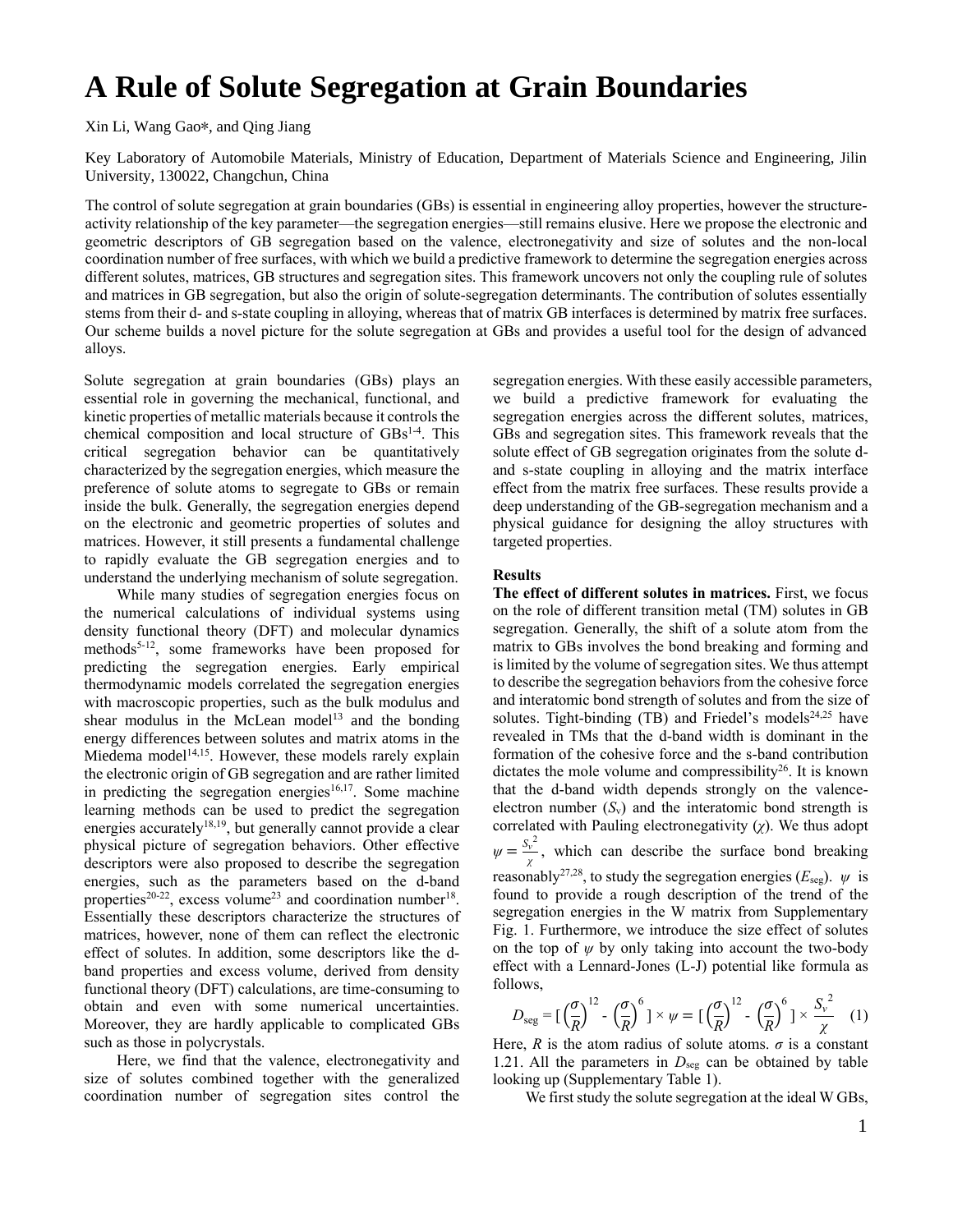

**Fig. 1 The segregation energies of solutes as a function of the descriptors** *D***seg at different W GBs and segregation sites.** (**a**) The segregation site1 of Σ3(111) GB, (**b**) The segregation site1 of Σ9(114) GB, (**c**) The segregation site 1 of Σ5(210) GB, (**d**) The segregation site3 of Σ3(111) GB, (**e**) The segregation site3 of Σ9(114) GB, and (**f**) The segregation site3 of Σ5(210) GB. The structures of the three GBs and corresponding substitution sites are illustrated in the subgraphs of (a)-(c).

by adopting 8 symmetric tilt GB structures  $(\Sigma 3(111), \Sigma 3(112))$ ,  $\Sigma$ 5(210),  $\Sigma$ 5(310),  $\Sigma$ 7(213),  $\Sigma$ 9(114),  $\Sigma$ 11(323) and  $\Sigma$ 13(510)) with five different substitution sites along each GB structure (The structures and substitution sites are illustrated in Fig. 1 and Supplementary Fig. 2). The results show that *E*seg scales with  $D_{seg}$  in a broken-line relationship for the considered TM solutes with reasonable accuracy regardless of the GB structures and segregation sites (Fig.1 and Supplementary Table 2). The turning point of the broken-line scaling is around  $D_{seg} = -5$  (Cr and V) and  $D_{seg} = -10$  (Hg and Au), dividing the solutes into the three groups (see Fig. 1).

These results essentially originate from the different dand s-state properties of TM atoms in alloying. The TB model shows that the d-band width dominates the trend of the cohesive force of IIIB-VIII group TMs and the s-bands dictate that of the IB and IIB group TMs. The behavior of the solutes in groups 1 and 2 follows the trend of the cohesive energy of IIIB-VIII group TMs, reflecting the dominant role of the d-states in alloying IIIB-VIII group solutes with W. On the other hand, the behavior of the solutes in group 3 is opposite to that in group 2, corresponding to the dominant role of the s-states in alloying IB-IIB group solutes with  $W^{26}$ . For  $\psi = \frac{S_v^2}{r^2}$  $\frac{\nu}{\chi}$ , *S*<sub>v</sub> reflects the d-band filling in IIIB-VIII group TMs because the s-band filling is nearly constant, and does the s-band filling in IB-IIB group TMs because the d-band filling is constant. Meanwhile, *ψ* correlates with the d-band width and cohesive energy in a rough piecewise linear manner (see Supplementary Fig. 3). It is thus able to capture

approximately the segregation behavior of TM solutes (see

Supplementary Fig. 1).

The size effect is secondary compared to the electronic bonding of solutes, in stark contrast with the viewpoints that proposed the solute-size effect to play a major role in GB segregation<sup>5,6</sup>. A L-J potential like formula<sup>29</sup> of  $D_{seg}$  implies that the size of solutes exhibits mainly a two-body effect in GB segregation with negligible many-body effects. As *ψ* reflects the d-band width and s-band filling and the size of solutes does significantly the s-band depth, the descriptor  $D_{\text{seg}}$  uncovers the coupling nature between the d- and sstates of solutes in determining the segregation energies.

For the three group solutes in W, the corresponding slopes and intercepts of the linear scaling are labeled with *k<sup>i</sup>* and  $b_i$  ( $i=1-3$ ). Notably,  $k_1$ ,  $k_2$  and  $k_3$  are linearly correlated with each other for all the GBs and segregation sites (see Fig.  $2(a)$  and (b)), and so are  $b_1$ ,  $b_2$  and  $b_3$  (see Fig. 2(c) and (d)). Interestingly, for each solute group, the slope is also linearly related to the intercept, such as  $k_2$  and  $b_2$  (Fig. 2(e)). These results indicate a sole physical origin for all slopes and intercepts (that will be further discussed below).

We now consider the segregation energies in W with GB relaxation during solute segregation. For  $\Sigma$ 5(210), Σ7(213), Σ9(114), Σ11(323) and Σ13(510) GBs, they experience GB sliding or migration and lose their mirror symmetry<sup>5,30,31</sup> (see Supplementary Fig. 4). Nevertheless, *D*seg still exhibits the ability to describe the trends of the segregation energies for various GBs and segregation sites (see Supplementary Fig. 5 and Supplementary Table 3), further indicating that  $D_{seg}$  reflects the core elements of the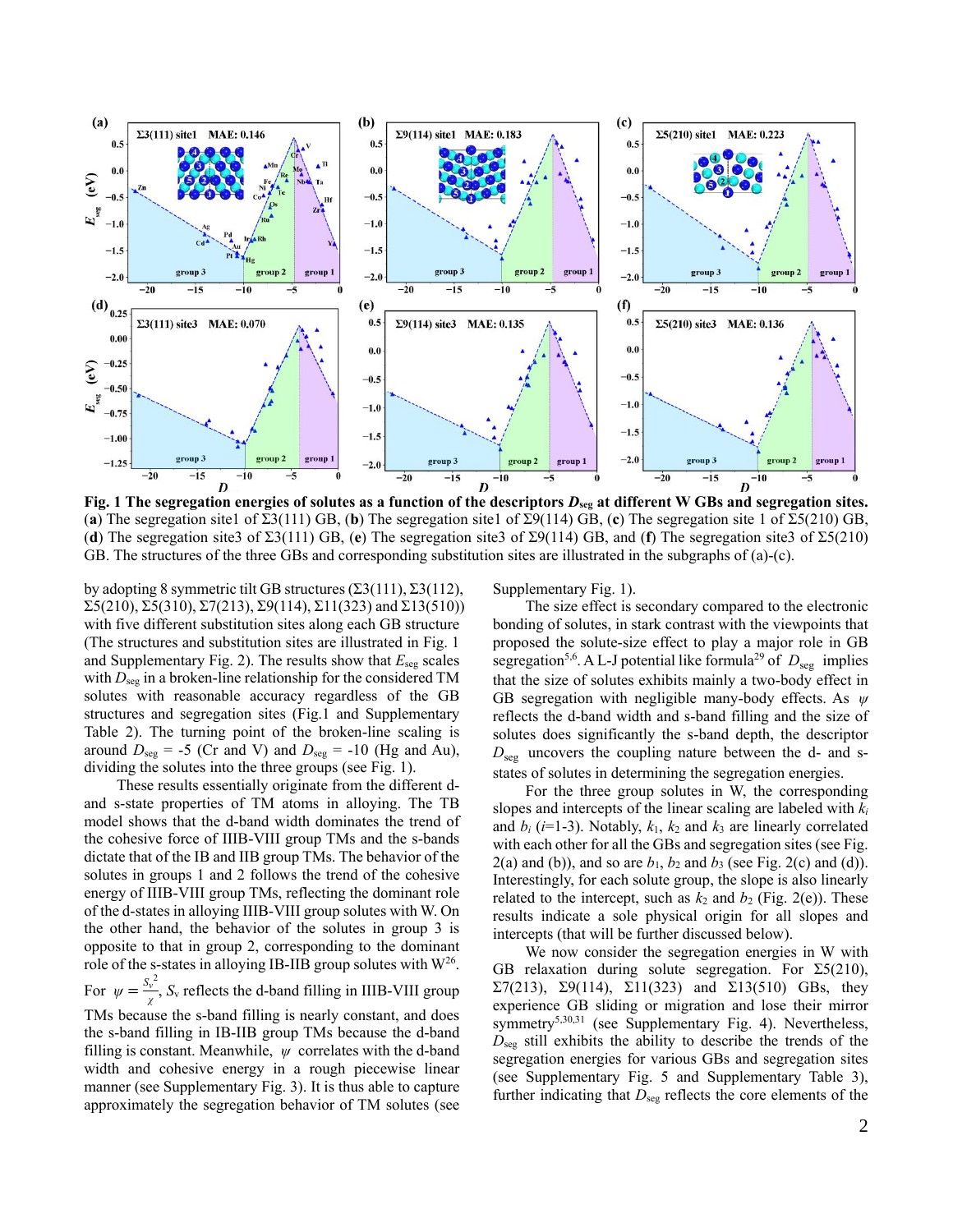

**Fig. 2 The linear scaling relationship of slopes and intercepts of different transition-metal solute groups.** (**a**) The relationship of slopes *k* between group 1 and group 2. (**b**) The relationship of slopes *k* between group 3 and group 2. (**c**) The relationship between the slopes *k* of group 2 and the intercept *b* of group 2. The MAE in parentheses is the accuracy without the two outliers. (**d**) The relationship of intercepts *b* between group 1 and group 2. (**e**) The relationship of intercepts *b* between group 3 and group 2.

electronic bonding and size effects of TM solutes for GB segregation.

In the case of other metal matrices, such as Al, Ni, Zr and Mo, we find that  $D_{seg}$  is also able to describe their GB segregation, always exhibiting a broken-linear relationship of  $E_{\text{seg}}$  vs  $D_{\text{seg}}$ <sup>17,32-35</sup> (Fig. 3 and Supplementary Fig. 6). Based on the segregation energies of solutes in W, Al, Ni, Zr and Mo, we infer that the interactions between solutes and matrices lead to the  $d^5$  state at the turning point of groups 1 and 2 and the  $d^{10}$  state at that of groups 2 and 3. Taking the Al matrix as an example, an Al atom has three valence electrons and forms the  $d^5$  state with Ti (3d<sup>2</sup>) and the  $d^{10}$  state with Co  $(3d<sup>7</sup>)$  at the turning points. Importantly, this feature is crucial for the prediction of segregation energies.

Furthermore,  $D_{\text{seg}}$  is also applicable to the solute segregation of twist GBs and even polycrystal GBs.  $D_{seg}$ exhibits a broken-linear relationship with  $E_{\text{seg}}$  in Mo  $\Sigma$ 5(100) twist GB with the mean absolute error (MAE) of 0.169 eV (Fig.  $3(d)$ ) on site1 and 0.094 eV on site0 (Supplementary Fig. 6(d)). More importantly, it can describe the trend of segregation energies for the same substitute sites in polycrystals of various matrices such as Ti, Zr, Ta, Co, Ni, Mo, Pd, Pt, Au, Ag and Cu, with the accuracy of 0.05 eV (see Supplementary Fig. 7), comparable to that of the smooth overlap of atomic positions (SOAP) based machine learning work<sup>19</sup>. Interestingly, some main-group elemental solutes also follow the *D*<sub>seg</sub>-determined relations of TM solutes, indicating that the valence origin of  $D_{\text{seg}}$  is useful to

understand the behavior of all kind solutes (see Supplementary Fig S6(b)).

Overall, all the above findings demonstrate that the descriptor  $D_{\text{seg}}$  quantifies effectively the electronic bonding and size effects of solutes at the GB segregation across different kind GBs and matrices.

**The geometric effects of matrix GBs.** We now attempt to understand the geometric effects of GB structures in segregation behavior, which corresponds to the various GB interfaces and the environment of segregation sites. These effects are influenced by many factors such as GB interface sliding and migration as well as the local deformation. We start with the simple free surfaces (that form GB structures) and use the generalized coordination numbers  $(\overline{CN})$  of free surfaces to characterize GB geometric properties. The expression of  $\overline{CN}$  is as follows:

$$
\overline{CN}^{(m)} = \frac{\sum_{i=1}^{n} \overline{CN}^{(m-1)}(i)}{CN_{\text{max}}} \tag{2}
$$

Here, *i* represents the *i*th neighbor of a given surface atom. *n* is the number of neighboring atoms. *CN*max is the max coordination number in the bulk. *m* denotes the order of approximation. The ordinary coordination number *CN*  corresponds to the zeroth order approximation  $\overline{CN}^{(0)}$ , describing the geometric environment of a surface atom with its nearest neighbors. We use the first-order approximation  $\overline{CN}^{(1)}$ , that is, the effect of second-neighboring atoms is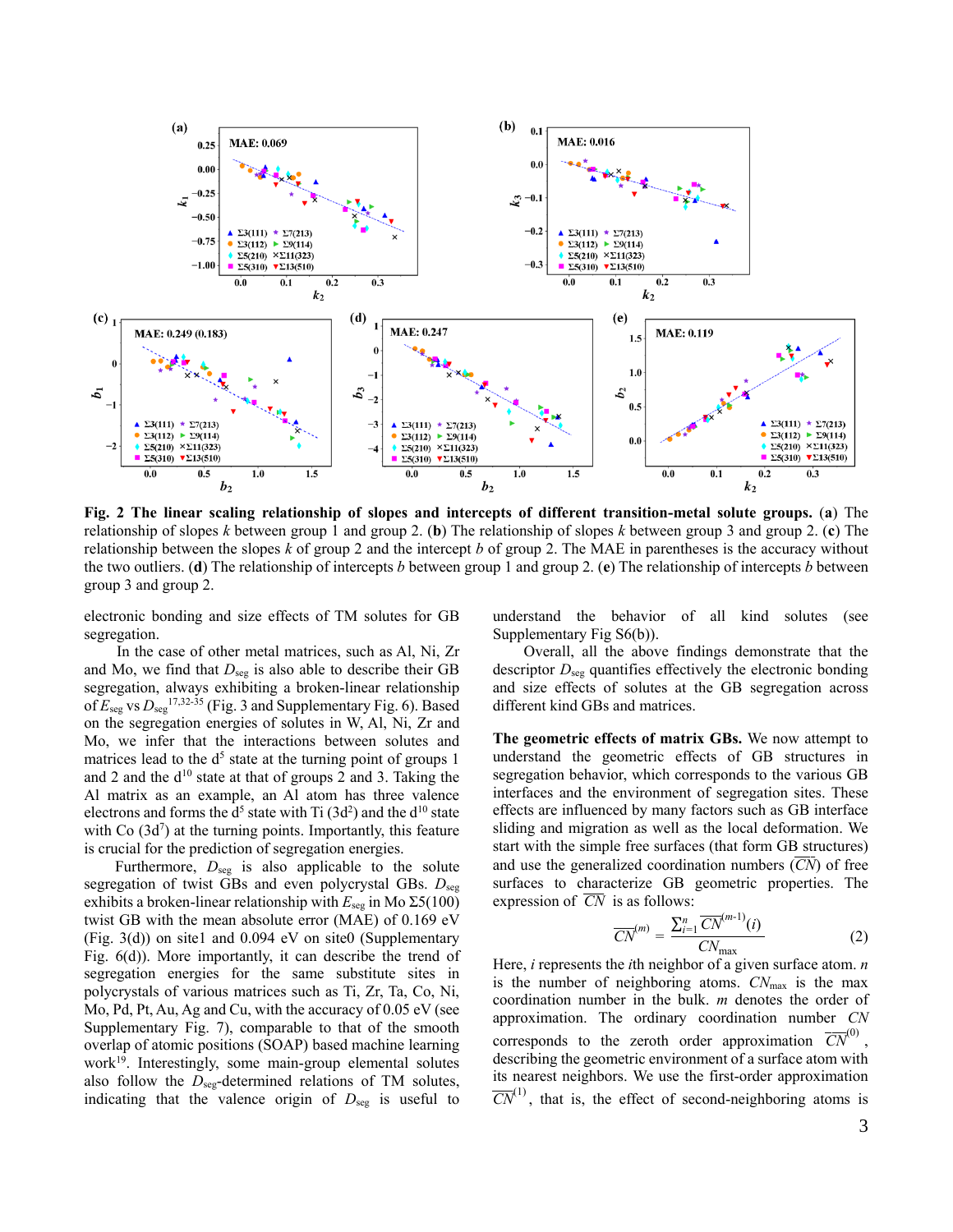

 $\Sigma$ 5(210) GB, (**c**) the Zr  $\Sigma$ 13(10 $\overline{1}$ 1) GB and (**d**) the Mo  $\Sigma$ 5(100) twist GB.

included. Notably, this approximation was first proposed to describe the adsorption of small molecules on TM surfaces and nanoparticles<sup>36,37</sup>. If one adopts the second- or higherorder approximation of  $\overline{CN}^{(m)}$  ( $m \ge 2$ ), the effects of more far neighboring atoms are involved.

Fig. 4(a-c) shows that for the same solute atoms segregated in the ideal W matrix,  $E_{seg}$  scales with the  $\overline{CN}^{(1)}$ of the segregation sites on the free surfaces in a broken-linear function for each GB. Moreover, most of the segregation sites comply with the same  $\overline{CN}^{(1)}$ -determined relation. The error is around 0.2 eV that is within that of the DFT semilocal functional calculations.  $\overline{CN}^{(2)}$  is almost the same as  $\overline{CN}^{(1)}$  in describing  $E_{\text{seg}}$  (see Supplementary Fig. 8), indicating that the geometric effect of a segregation site is mainly from its nearest and second-nearest neighbors with a negligible contribution from more far neighbors. The turning point of the broken-linear scaling is around  $\overline{CN}^{(1)}=4$ , which is roughly the boundary between site1 and site2. The reverse folding of the site1 likely stems from the fact that the structure of site1 at GBs is close to that of the bulk, thus the corresponding  $\overline{CN}^{(1)}$  is larger than that of the free surfaces. Besides the ideal W matrix, the relation determined by the  $\overline{CN}^{(1)}$  of the free surfaces also holds for the GBs with the sliding and migration during solute segregation (see Supplementary Fig. 9). These results imply that the geometric contribution of matrix GBs to the segregation energies is non-local compared with the effect of solutes and mainly determined by the ideal matrix free surfaces

regardless of the GB deformation.

Our findings are also comparable to the literature results. Hu *et al.* considered the geometric effect of W and Ta GB matrices with the linear combination of the bimodality property of the d-bands and the strength of sp–d hybridization in the GB structures (that are obtained by DFT calculations)<sup>20</sup>.  $\overline{CN}^{(1)}$  is found to scale with their descriptors, supporting the effectiveness of  $\overline{CN}^{(1)}$  in evaluating the GB segregation. Huber *et al.* use the excess volume and ordinary *CN* to determine the geometric effect of segregation sites and the excess volumes are calculated from the relaxed GB structures with DFT calculations<sup>18,23</sup>. Compared with the previous descriptors,  $\overline{CN}^{(1)}$  originates from the free surfaces and is independent of DFT calculations, avoiding the numerical uncertainty.

**A general scheme to determine the segregation energies.** Interestingly, from Fig. 4(d) and Supplementary Fig. 9(d) we find that the slopes  $k$  of the scaling between  $E_{\text{seg}}$  versus  $D_{\text{seg}}$ are determined by the geometric structures of the matrix GBs, which can be characterized as a function of  $\overline{CN}^{(1)}$ . We thus propose an entire expression to describe *E*seg for the group 2 solutes  $(\sim 15 \text{ TM}$  elements) in the ideal W GBs:

$$
E_{\text{seg}} = \begin{cases} (0.15 \ \overline{CN}^{(1)} - 0.3) \left( D_{\text{seg}} + 4 \right), & \overline{CN}^{(1)} \le 4 \\ (-0.08 \ \overline{CN}^{(1)} + 0.67) \left( D_{\text{seg}} + 4 \right), & \overline{CN}^{(1)} > 4 \end{cases} \tag{3}
$$

According to the linear correlations of the slopes and intercepts for the three solute groups, one can determine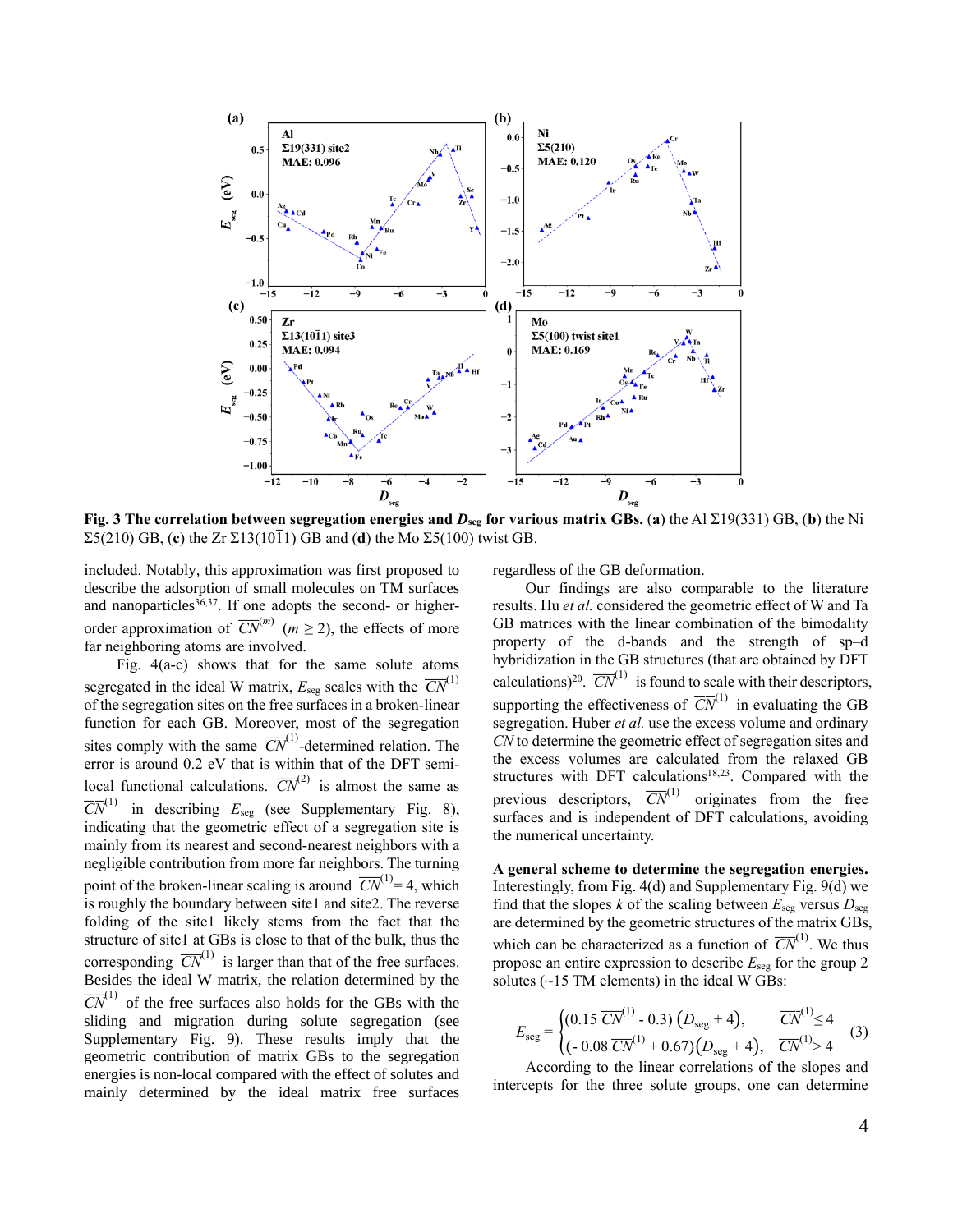

**Fig. 4** The segregation energies and the slope  $k_2$  as a function of  $\overline{CN}^{(1)}$ . (a) Pd solute, (b) Pt solute and (c) Ir solute. The MAE in parentheses is the accuracy without the two outliers. (**d**) The slope  $k_2$  of the  $D_{seg}$  determined scaling relation against  $\overline{CN}^{(1)}$  for all the involved segregation sites.

 $E_{\text{seg}} = -k_2 (2D_{\text{seg}} + 1)$  for the group 1 solutes and  $E_{\text{seg}} =$  $k_2 \left(\frac{D_{\text{seg}}}{3}\right)$  $\frac{\sec g}{3}$  + 2) for the group 3 solutes. Our scheme uncovers a unique and simple physical picture for the coupling between solutes and matrices, that is, via the electronic bonding and size effect of solutes and the geometric effect of GBs. Moreover, the involved parameters  $S_{\nu}$ ,  $\chi$ , R and  $\overline{CN}^{(1)}$ are easily accessible by table looking up and thus convenient for the practical application. The MAE of this model is 0.10 eV for all the involved 8 GBs of W matrix (each with 5 segregation sites) and 29 TM solutes. In addition, the MAE is about 0.10 eV for 11 Al  $GBs(Σ3(111), Σ3(112), Σ5(310),$ Σ9(221), Σ11(113), Σ13(320), Σ17(410), Σ17(223), Σ19(331),  $\Sigma$ 27(115) and Σ43(335) GB), 0.14 eV for Ni GBs (Σ5(210)), 0.16 eV for 2 Mo GBs ( $\Sigma$ 5(100) twist and  $\Sigma$ 5(310) tilt) and 0.12 eV for Zr GBs ( $\Sigma$ 13(10 $\overline{1}$ 1)). These results demonstrate that our scheme is universal and predictive in determining the segregation energies across different TM solutes, matrices, GB structures and segregation sites.

Our scheme can also deduce or rationalize the experimental segregation tendency. The experimental results in W show that there is almost no segregation for Ti or Ta solutes at GBs, whereas Ag solute is prone to segregate to all sites around GBs. <sup>38</sup> These observations likely stem from the fact that the Ti/Ta and Ag solutes sit close to the turning points of our scheme, the top and bottom respectively. More importantly, combining our scheme with the White-Coghlan model<sup>39</sup>, one can also predict the GB concentration  $(c_{GB})$ curves for non-interacting solutes, which is determined as:

$$
c_{GB} = \frac{1}{N} \sum_{i=1}^{N} \frac{1}{1 + \frac{1 - c_{bulk}}{c_{bulk}} \exp(-\frac{E_{seg}^{X,i}}{k_B T})}
$$
(4)

where *N* represents the total number of segregation sites (fixed as 5 here),  $E_{\text{seg}}^{X,i}$  is the segregation energy of solute *X* segregated to the position *i* at GBs and *T* is temperature. *c*bulk is the concentration in the matrix, which is fixed as 2 at.% here<sup>18,20</sup>. Fig. 5 and Supplementary Fig. 10 show that the predicted GB concentrated curves based on our framework are close to the DFT-calculated ones across a wide temperature range regardless of solutes and GB structures, further verifying the validity of our framework. Compared with the late TM solutes, the early TM solutes have the solute concentrate depending more strongly on temperature, suggesting temperature as an effective way to engineer the early TM solutes at GBs.

#### **Discussion**

Overall, our framework provides an effective tool to analyze the solute segregation behavior for various solutes and GB structures with the accessible intrinsic properties. The proposed descriptor  $D_{\text{seg}}$  exhibits wide applicability across TM and main-group solutes in the various matrices even polycrystals, essentially implying the local effects of solute atoms and the similar matrix deformation with different solute atoms. Even with the significant different deformation and relaxation for different solute atoms in single-crystal matrices, the coupling item  $D_{seg}$   $\overline{CN}^{(1)}$  most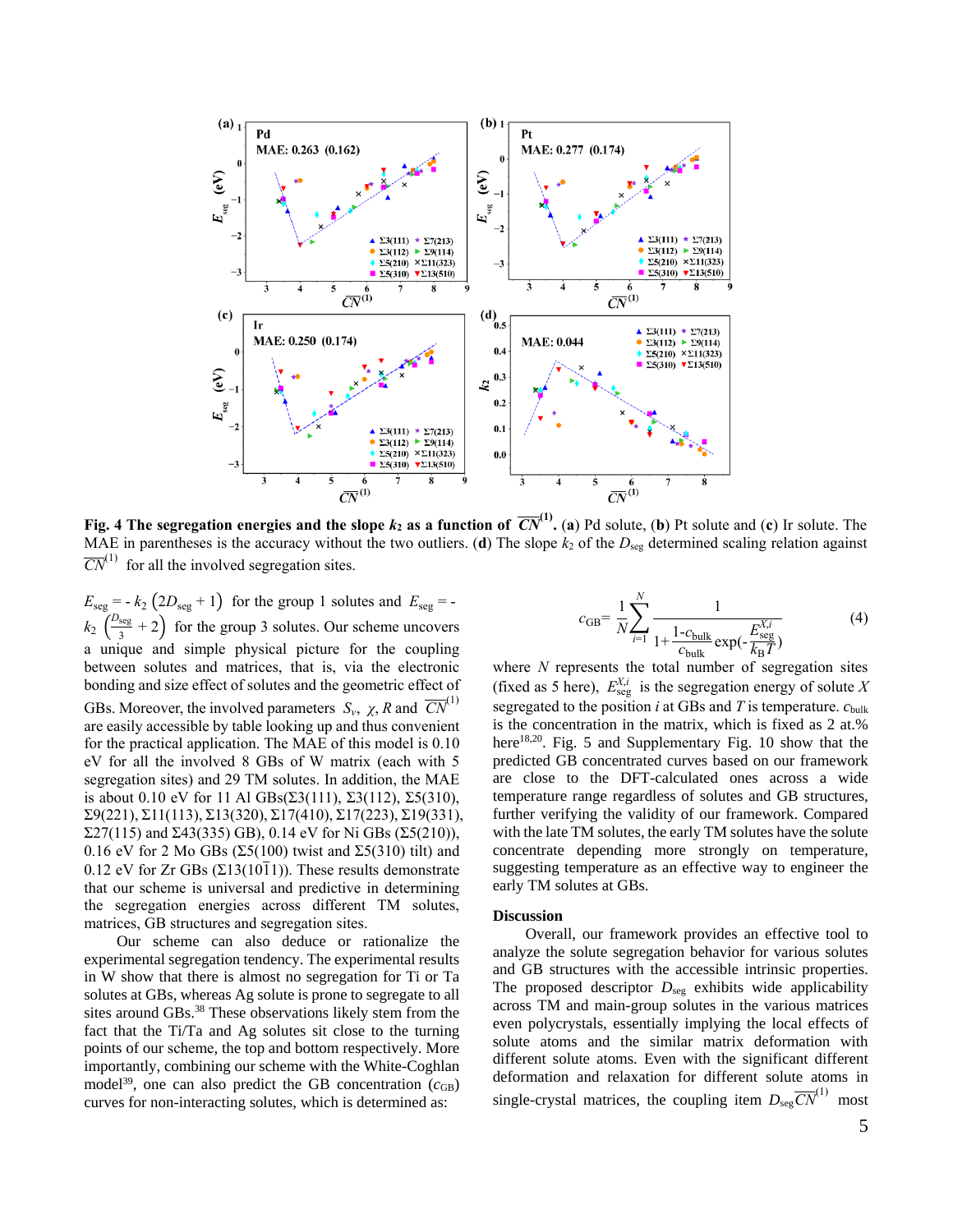

**Fig. 5 The predicted and DFT-calculated GB concentrate curves based on the White-Coghlan model.** (**a**) Σ3(111) GB, (**b**) Σ3(112) GB and (**c**) Σ5(310) GB. The solid curves are obtained with the segregation energies predicted from our model and the dotted lines are obtained with the DFT-calculated segregation energies.

likely holds for describing the segregation energies. In contrast,  $\overline{CN}^{(1)}$  reflects the non-local effects of segregation sites at GBs and is well suited to single-crystal matrices. For polycrystal matrices, one may introduce more complicated geometric features such as bond length and angle to characterize the geometric structures of GBs, which will thus be a natural extension of this study.

In summary, we have identified the four main factors that control the segregation energies of solutes at GBs: the valence, electronegativity and size of solutes and the nonlocal coordination number of free matrix surfaces. This enables us to build a predictive framework to quantitatively determine the segregation energies, which holds across the different solutes, matrices, GBs and segregation sites. The determinant of solutes, initially inspired by the tight-binding model, reflects the coupling of d- and s-states of solutes in alloying, whereas that of GB matrices, indicating a non-local geometric effect, does the free-surface-determined nature of GB interfaces. Our framework uncovers the electronic origin for the behavior of alloying elements in GB segregation, the connection between free surfaces and their resulting GB interfaces, and the coupling mechanism of solutes and GB matrix, all of which propose a simple and clear physical picture for the solute segregation at GBs. All these findings are thus expected to serve as quantitative guidelines for the future alloy design, particularly considering that all involved parameters are predictable.

# **Method**

Our calculations are performed using Vienna ab-initio simulation package (VASP) code<sup>40</sup>. The interaction between ions and electrons is described by the projector augmented wave potential (PAW) method<sup>41</sup>. The exchange and correlation functions are taken for the generalized gradient approximation  $(GGA)^{42}$ . The cutoff energy of 500 eV is used in the calculations and the k-point mesh is given in Supplementary Table 4. The cell volume and atomic position are relaxed for each GB supercell without solutes and then kept fixed when the solutes are inserted. For the optimization, all the atoms are relaxed until the forces on each of them are less than 0.02 eV/atom in our calculations.

The symmetric tilt grain boundaries are constructed by using the coincidence site lattice  $(CSL)$  model<sup>43</sup>. We construct 8 low-Σ symmetric tilt W GBs with [001], [110] and [111] tilt axes. The slabs are separated with 10 Å of vacuum to exclude interactions between periodic images. The grains that are used to construct the W GBs contain the six layers for  $\Sigma$ 3(111),  $\Sigma$ 3(112),  $\Sigma$ 5(210) and  $\Sigma$ 5(310) GBs, and nine layers for  $\Sigma$ 7(213),  $\Sigma$ 9(114),  $\Sigma$ 11(323) and  $\Sigma$ 13(510) GBs. The data of tilt angles, layers and atom numbers are also listed in Supplementary Table 4. We also study the 8 tilt W GBs with structural optimization during solute segregation, the data of which are from Ref. [5]. Moreover, we study the segregation energies in the GB structures of Zr <sup>33</sup>, Ni<sup>34,35</sup>, Mo<sup>17</sup> and Al<sup>32</sup>. The GBs of the polycrystal Ag, Au, Cu, Fe, Co, Ni, Mo, W, Pd, Pt, Ti, Zr, Ta, Mg and Al matrices are also considered for segregation<sup>19</sup>.

The segregation energy  $E_{\text{seg}}$  is defined as:

$$
E_{\text{seg}} = E_{\text{GB}} - E_{\text{Bulk}} \tag{5}
$$

where  $E_{GB}$  is the total energy of the structure with the solute atoms at GBs and  $E_{\text{Bulk}}$  is the total energy of the structure with the solute atom inside the bulk.

## **References**

- 1. King, A., Johnson, G., Engelberg, D., Ludwig, W. & Marrow, J. Observations of intergranular stress corrosion cracking in a grain-mapped polycrystal. *Science* **321**, 382-385 (2008).
- 2. Mishin, Y., Asta, M. & Li, J. Atomistic modeling of interfaces and their impact on microstructure and properties. *Acta Mater.* **58**, 1117-1151 (2010).
- 3. Nie, J. F., Zhu, Y. M., Liu, J. Z. & Fang, X. Y. Periodic segregation of solute atoms in fully coherent twin boundaries. *Science* **340**, 957-960 (2013).
- 4. Herbig, M., Raabe, D., Li, Y. J., Choi, P., Zaefferer, S. & Goto, S. Atomic-scale quantification of grain boundary segregation in nanocrystalline material. *Phys. Rev. Lett.* **112**, 126103 (2014).
- 5. Wu, X. B., You, Y. W., Kong, X. S., Chen, J. L., Luo, G. N., Lu, G. H., Liu, C. S. & Wang, Z. G. First-principles determination of grain boundary strengthening in tungsten: Dependence on grain boundary structure and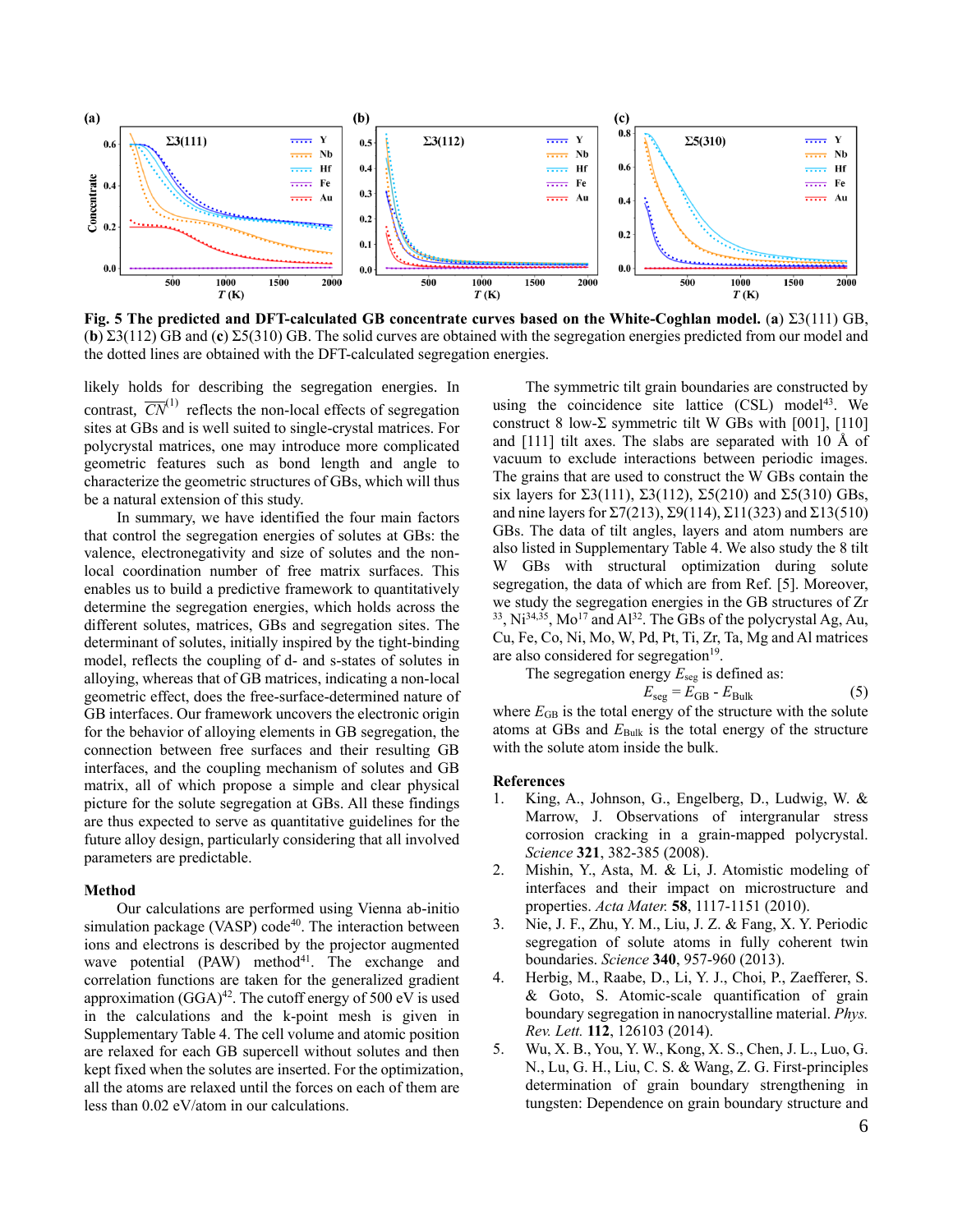metallic radius of solute. *Acta Mater.* **120**, 315-326 (2016).

- 6. Huang, Z. F., Wang, P., Chen, F., Shen, Q. & Zhang, L. M. Understanding solute effect on grain boundary strength based on atomic size and electronic interaction. *Sci. Rep.* **10**, 16856 (2020).
- 7. Jin, H., Elfimov, I. & Militzer, M. Study of the interaction of solutes with  $\Sigma$ 5 (013) tilt grain boundaries in iron using density-functional theory. *J. Appl. Phys.* **115**, 093506 (2014).
- 8. Čák, M., Šob, M. & Hafner, J. First-principles study of magnetism at grain boundaries in iron and nickel. *Phys. Rev. B* **78**, 054418 (2008).
- 9. Kong, X. S., Wu, X. B., You, Y. W., Liu, C. S., Fang, Q. F., Chen, J. L., Luo, G. N. & Wang, Z. G. Firstprinciples calculations of transition metal-solute interactions with point defects in tungsten. *Acta Mater.* **66**, 172-183 (2014).
- 10. Huber, L., Grabowski, B., Militzer, M., Neugebauer, J. & Rottler, J. Ab initio modelling of solute segregation energies to a general grain boundary. *Acta Mater.* **132**, 138-148 (2017).
- 11. Scheiber, D., Romaner, L., Pippan, R. & Puschnig, P. Impact of solute-solute interactions on grain boundary segregation and cohesion in molybdenum. *Phys. Rev. Mater.* **2**, 093609 (2018).
- 12. Wagih, M. & Schuh, C. A. Spectrum of grain boundary segregation energies in a polycrystal. *Acta Mater.* **181**, 228-237 (2019).
- 13. McLean, D. Grain boundaries in metals. *Oxford University Press* (1957).
- 14. Miedema, A. R. Surface segregation in alloys of transition-metals. *Int. J. Mater. Res.* **69**, 455-4611 (1978).
- 15. Murdoch, H. A. & Schuh, C. A. Estimation of grain boundary segregation enthalpy and its role in stable nanocrystalline alloy design. *J. Mater. Res.* **28**, 2154- 2163 (2013).
- 16. Scheiber, D., Pippan, R., Puschnig, P., Ruban, A. & Romaner, L. Ab-initio search for cohesion-enhancing solute elements at grain boundaries in molybdenum and tungsten. *Int. J. Refract. Met. Hard Mater.* **60**, 75-81 (2016).
- 17. Tran, R., Xu, Z. H., Zhou, N. X., Radhakrishnan, B., Luo, J. & Ong, S. P. Computational study of metallic dopant segregation and embrittlement at molybdenum grain boundaries. *Acta Mater.* **117**, 91-99 (2016).
- 18. Huber, L., Hadian, R., Grabowski, B. & Neugebauer, J. A machine learning approach to model solute grain boundary segregation. *Npj Comput. Mater.* **4**, 64 (2018).
- 19. Wagih, M., Larsen, P. M. & Schuh, C. A. Learning grain boundary segregation energy spectra in polycrystals. *Nat. Commun.* **11**, 6376 (2020).
- 20. Hu, Y. J., Zhao, G., Zhang, B. Y., Yang, C. M., Zhang, M. F., Liu, Z. K., Qian, X. F. & Qi, L. Local electronic descriptors for solute-defect interactions in bcc

refractory metals. *Nat. Commun.* **10**, 4484 (2019).

- 21. Ruban, A. V., Skriver, H. L. & Norskov, J. K. Surface segregation energies in transition-metal alloys. *Phys. Rev. B* **59**, 15990-16000 (1999).
- 22. Xu, Z., Tanaka, S. & Kohyama, M. Grain-boundary segregation of 3d-transition metal solutes in bcc Fe: Ab initio local-energy and d-electron behavior analysis. *J. Phys.-Condens. Mat.* **31**, 115001 (2019).
- 23. Huber, L., Rottler, J. & Militzer, M. Atomistic simulations of the interaction of alloying elements with grain boundaries in mg. *Acta Mater.* **80**, 194-204 (2014).
- 24. Pettifor, D. G. On the tight binding theory of the heats of formation. *Solid State Commun.* **28**, 621-623 (1978).
- 25. Friedel, J. The physics of metals. *Cambridge University Press, New York*, 512 (1969).
- 26. Turchanin, M. A. & Agraval, P. G. Cohesive energy, properties, and formation energy of transition metal alloys. *Powder Metall. Met. Ceram.* **47**, 26-39 (2008).
- 27. Gao, W., Chen, Y., Li, B., Liu, S. P., Liu, X. & Jiang, Q. Determining the adsorption energies of small molecules with the intrinsic properties of adsorbates and substrates. *Nat. Commun.* **11**, 1196 (2020).
- 28. Li, B., Li, X., Gao, W. & Jiang, Q. An effective scheme to determine surface energy and its relation with adsorption energy. *Acta Mater.* **212**, 116895 (2021).
- 29. Verlet, V. Computer "experiments" on classical fluids. I. Thermodynamical properties of Lennard-Jones molecules. *Phys. Rev.* **159**, 98-103 (1967).
- 30. Wachowicz, E., Ossowski, T. & Kiejna, A. Cohesive and magnetic properties of grain boundaries in bcc Fe with Cr additions. *Phys. Rev. B* **81**, 094104 (2010).
- 31. Tschopp, M. A., Solanki, K. N., Gao, F., Sun, X., Khaleel, M. A. & Horstemeyer, M. F. Probing grain boundary sink strength at the nanoscale: Energetics and length scales of vacancy and interstitial absorption by grain boundaries in α-Fe. *Phys. Rev. B* **85**, 064108 (2012).
- 32. Mahjoub, R., Laws, K. J., Stanford, N. & Ferry, M. General trends between solute segregation tendency and grain boundary character in aluminum - an ab inito study. *Acta Mater.* **158**, 257-268 (2018).
- 33. Xue, Z., Zhang, X. Y., Qin, J. Q., Ma, M. Z. & Liu, R. P. Exploring the effects of solute segregation on the strength of  $Zr \{10\overline{1}1\}$  grain boundary: A first-principles study. *J. Alloys Compd.* **812**, 152153 (2020).
- 34. Razumovskiy, V. I., Lozovoi, A. Y. & Razumovskii, I. M. First-principles-aided design of a new Ni-base superalloy: Influence of transition metal alloying elements on grain boundary and bulk cohesion. *Acta Mater.* **82**, 369-377 (2015).
- 35. Razumovskiy, V. I., Lozovoi, A. Y. & Razumovskii, I. M. First-principles-aided design of a new Ni-base superalloy: Influence of transition metal alloying elements on grain boundary and bulk cohesion (*Acta Mater.* **82**, 369-377 (2015)). *Acta Mater.* **106**, 401-402 (2016).